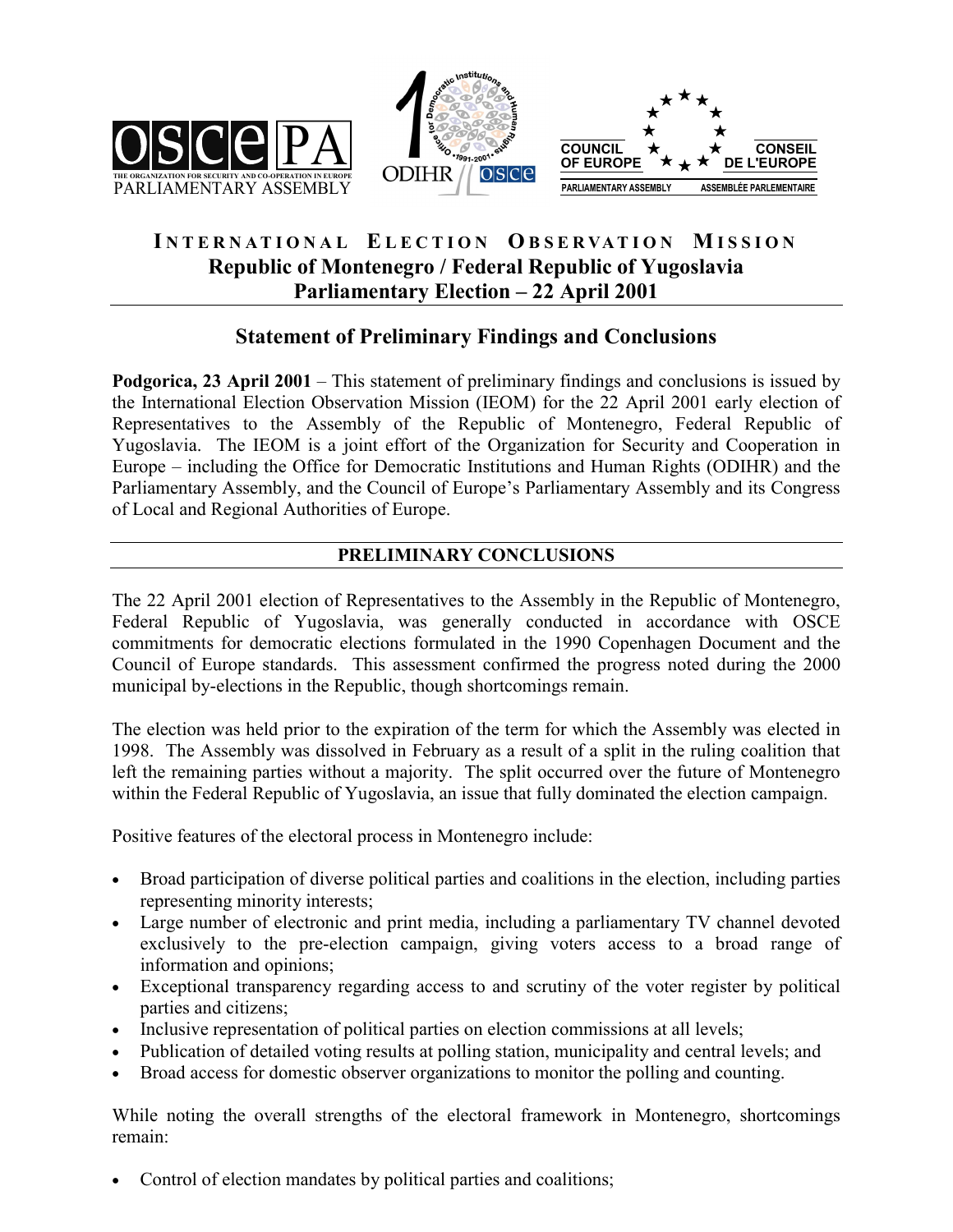- Insufficient transparency for the allocation of five parliamentary seats reserved for specially designated polling stations serving national minorities;
- Indications of political pressure on State employees, particularly police, on one hand, and involvement of police in campaign related activities including isolated incidents of violence against opponents on the other;
- Rhetoric, using language beyond acceptable limits, during the final stage of the campaign;
- Inflammatory campaign statements from some members of the opposition, stressing the risk of ethnic tension and urging members of the Albanian and Bosniak Muslim minorities not to vote should a referendum election be called;
- Questionable interpretation of laws relating to the composition of municipal election commissions and polling boards;
- Small number of errors in the voter register that must be remedied before any future polls in Montenegro;
- Election propaganda during the 48-hour campaign silence period on 20-21 April in all print media; and
- Lower proportion of women candidates than in some OSCE participating States, resulting in fewer women having the opportunity to be elected.

The IEOM received numerous complaints from the opposition regarding large numbers of falsified ID, and duplicates, "phantom voters", names of deceased persons, and omissions in the voter register. The IEOM investigated these complaints and found that a small number of errors (less than 1% of the total number of voters) exist in the voter register, although a significant effort was undertaken to improve the register during the past year. However, the IEOM found that the degree of accuracy of the voter register falls within the parameters of established democracies with similar registration systems. Similarly, allegations that the Montenegro Ministry of Interior had received 50,000 blank ID forms to hand over to ineligible voters proved groundless. Thus, the IEOM found no evidence to support allegations that the voter register was manipulated.

Based on the observations of 214 international observers visiting 738 polling stations in all 21 Municipalities on election day, the voting process and counting were carried out largely in accordance with the legal and procedural requirements and in a calm atmosphere for an overwhelming proportion of cases. Most significantly, the turnout was high, indicating voter confidence in the process, and voters appear to have been able to exercise their right to vote freely. The main difficulty noted on election day was with some individuals not finding their names on the voter registers and consequently not allowed to vote. This appears to be mainly as a result of an inadequate understanding of the proper procedures for eligibility and for updating their data on the voter register. These cases seem isolated and not related to any particular group.

### **PRELIMINARY FINDINGS**

#### **Background**

This election was precipitated by the withdrawal of the People's Party (NS) from the governing parliamentary coalition elected in 1998. The withdrawal of the NS left the remaining coalition partners, the Democratic Party of Socialists of Montenegro (DPS) and the Social Democratic Party (SDP), without a majority in the Assembly. The NS withdrew as a result of their rejection of a new platform adopted by DPS and SDP, calling for a redefinition of Montenegro's relationship with the Republic of Serbia as a union of two independent and internationally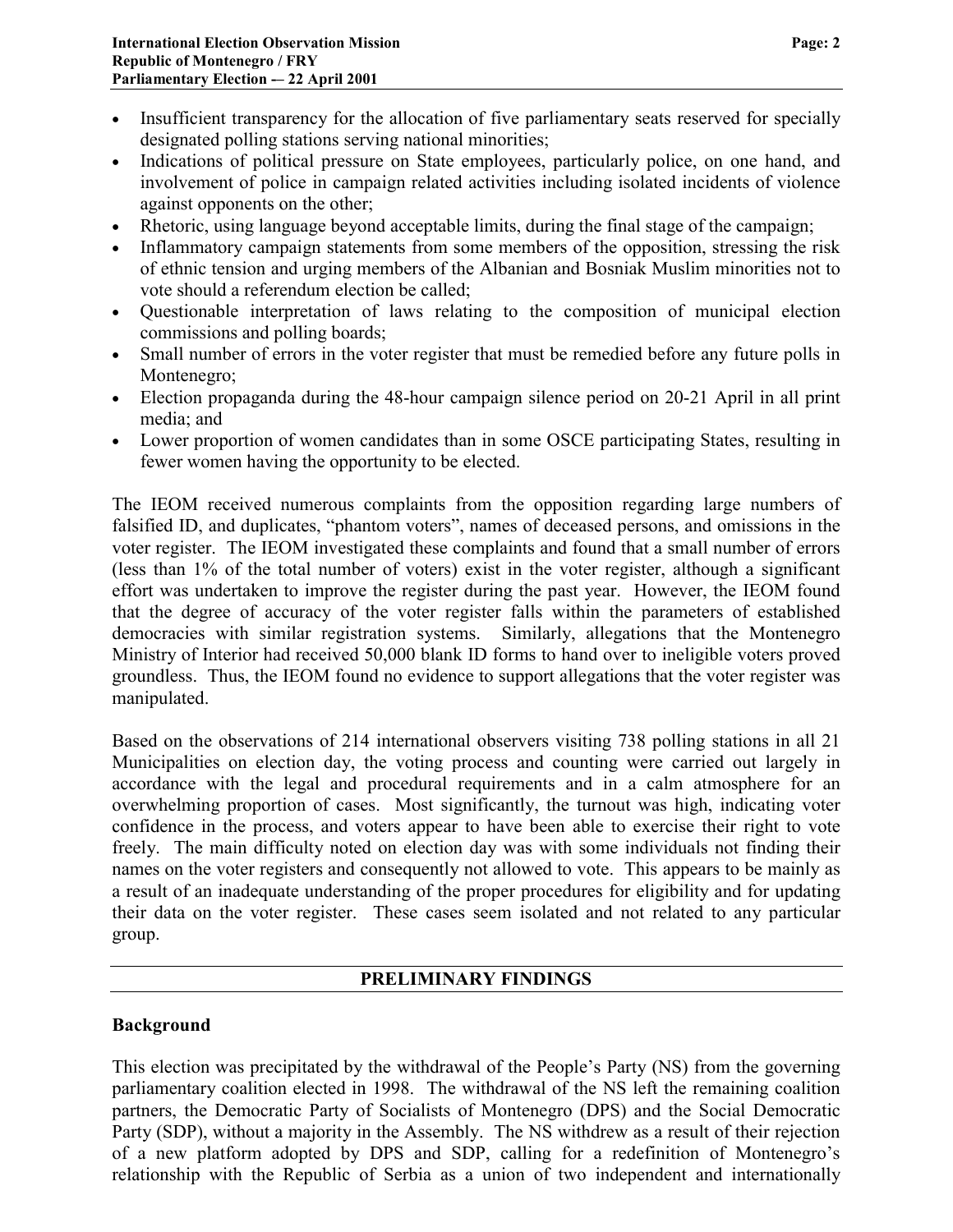recognized States. The NS rejected the platform in favor of a reformed federation. The Assembly was dissolved in February 2001, followed by a call for new elections. Thus, the future status of Montenegro dominated fully the election campaign.

A total of 16 parties and coalitions successfully submitted candidate lists for this election. Generally, they fell into two major blocs: (1) the "Victory for Montenegro" coalition, including the DPS and SDP; and (2) the "Together for Yugoslavia" coalition, including the NS, the Socialist People's Party (SNP) and the Serbian People's Party (SNS). Individually registered parties, taking a more radical stance on each side of the pro-independence/pro-federation divide, shadowed the two main coalitions. The Liberal Alliance (LSCG) is committed to unqualified independence. The newly formed People's Socialist Party (NSS), an offshoot of the SNP representing former Prime Minister of FRY Momir Bulatovic, is strongly pro-federation.

Contestants representing national minority interests included the Bosniak-Muslim Democratic Coalition of Montenegro, made up of the Party of Democratic Action (SDA), the International Democratic Union (IDU) and the Party of National Equality (SNR). Albanian parties running individually were the Democratic Union of Albanians (DUA), the Party for Democratic Prosperity (PDP), and the Democratic Alliance in Montenegro (DSCG).

#### **Legislative Framework**

The legislative framework for these elections, consisting of the Constitution, the election law, the Law on the Register of Electors, and other laws, provides an adequate basis for democratic elections. However, two features of the system of distribution and control of electoral mandates are not conducive to the development of democratic institutions.

A unique feature of the election law is that, although citizens vote for electoral lists, only one half of the seats earned by the party is allotted to their candidates according to the order in which the candidates are listed. The other half of the slate is filled by other candidates on the list solely at the discretion of the party or coalition. Thus, voters do not necessarily know the candidates they are electing. This feature has specific relevance to the five seats allotted to votes cast at special polling stations serving national minorities. The REC has resisted issuing rules clarifying how vague provisions in the law are to be implemented regarding the manner in which the results of voting at these stations are calculated or the candidates selected to fill these mandates.

According to the election law, the electoral mandate belongs to the party and not to the candidate. In the event that an elected official is no longer a member of the party on whose list he or she was elected, the mandate is forfeited and the vacancy is filled by the party from among other candidates remaining on the electoral list. The OSCE/ODIHR has repeatedly brought this issue to the attention of the authorities and the political parties in Montenegro for revision, but to no avail.

### **Election Administration Structures**

The administration of elections is decentralized and no single authority is ultimately responsible for the coordination and conduct of the election and voter registration process as a whole. A hierarchy of election commissions and polling boards is envisioned, with a linear chain of command authorizing the Republic Election Commission (REC) to "coordinate and supervise" the work of Municipal Election Commissions (MEC), which in turn, appoint and supervise the Polling Boards. The Republican Election Commission and Municipal Election Commissions are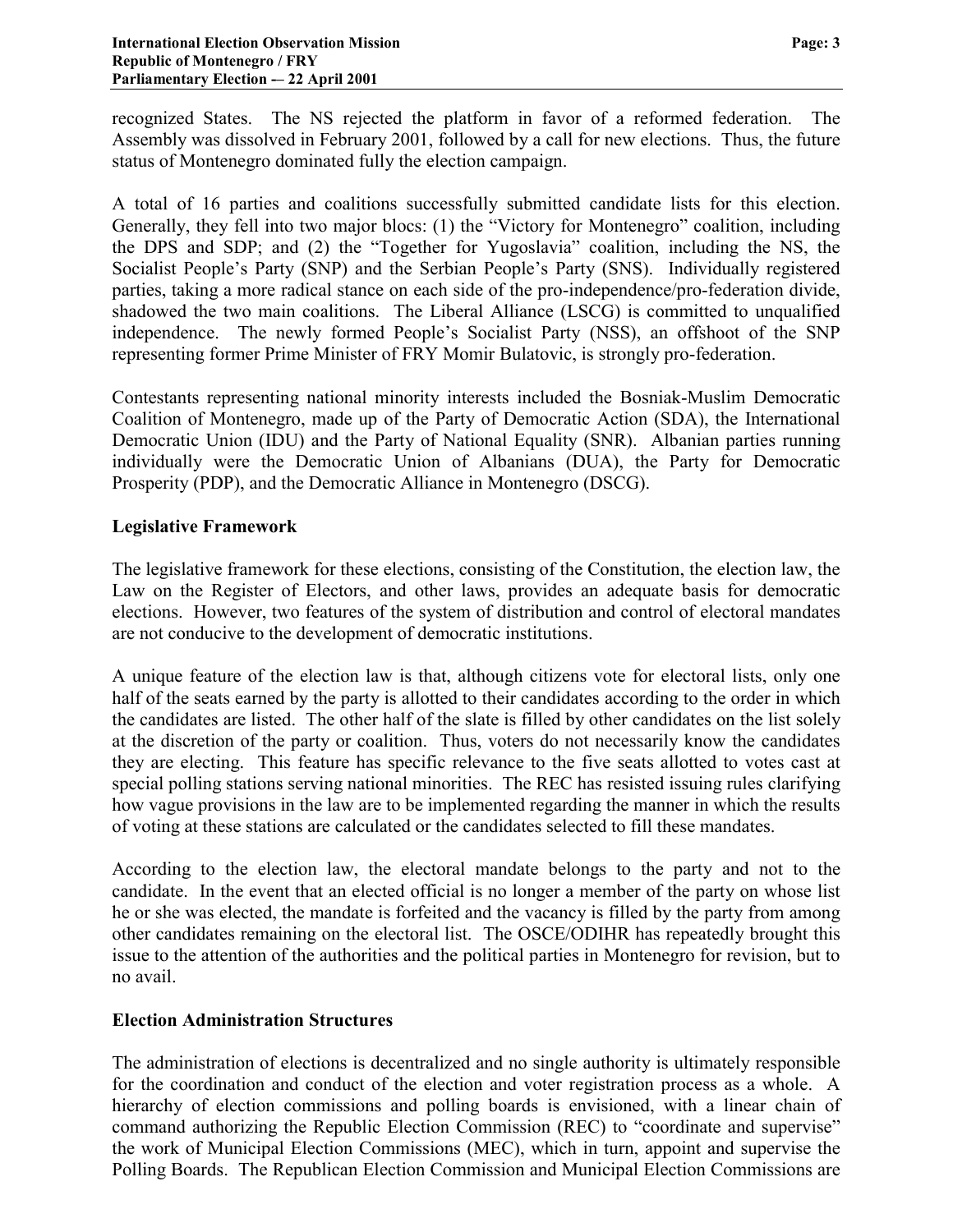appointed for a term of four years providing the potential for continuity in the administration of the elections. In addition, the law contemplates that representatives of the two opposition parties earning the most votes in the previous election have their members in the permanent composition of the election commissions and boards, and that each submitter of an electoral list has its representative on the commissions during the election period. Such political balance on the commissions provides a level of transparency and monitoring.

Notwithstanding this structure, however, a conflicting legal provision stipulates that "bodies administering the election shall be responsible for their work to the body that appointed them." In the case of Municipal Election Commissions, they are appointed by the Municipal Councils. Through a questionable political agreement, participation of political parties in the municipal commissions and boards has, in a number of cases, been interpreted to mean membership based on the political balance within the elected Municipal Councils. The split in the former ruling coalition also had its effect on some Councils. In response to shifts in political will, some Councils have side-stepped the law by prematurely interrupting the four-year terms of commission members to reappoint members along political lines. Where such strategies have occurred, even minor issues or practical matters have been decided along political lines with political minority members overruled on every issue. The REC has been reluctant to intervene on the basis that they have no authority over Municipal Councils. However in Plav municipality, where the MEC was not approved by the Municipal Council, the REC took over its functions.

Duties relating to the registration of voters are shared by the Ministry of Internal Affairs (MUP), responsible for maintaining the data related to the identity documents and permanent residence on which the register is based, Municipal Registrars who use the data from the civil status books maintained by the municipal administration and from MUP to compile the voter register within the Municipality for each polling station, the Secretariat for Development that compiles the Republic-wide voter register by merging municipality registers, the Ministry of Justice that supervises the work of municipal officials in updating their registers based on investigation of claims and challenges, and the Supreme Court that has sole authority to rule on appeals regarding the register.

### **Certification of Electoral Lists**

Every party or coalition that submitted an electoral list was successfully certified to appear on the ballot. No application was rejected.

However, there are concerns relating to the Bosniak Democratic Party of the Sandjak. In spite of three successful appeals to the Supreme Court over the past year, their application for registration as a party continues to be rejected in a legal battle between the Supreme Court and the Ministry of Justice. The party was consequently not able to participate in the last two elections in Montenegro. The Ministry of Justice argues that the party does not meet the requirements of law since it includes members outside the territory of Montenegro, and the party program and activities cover the Sandjak that extends into Serbia. The Ministry of Justice has wrongly interpreted the Supreme Court decision to provide the basis for not registering the party.

### **Election Campaign**

The election campaign remained calm and dominated by the central pro- and against independence divide. However, negative campaign rhetoric and personal attacks against the leaders of the two main coalitions were dominant. During the later stage of the campaign, this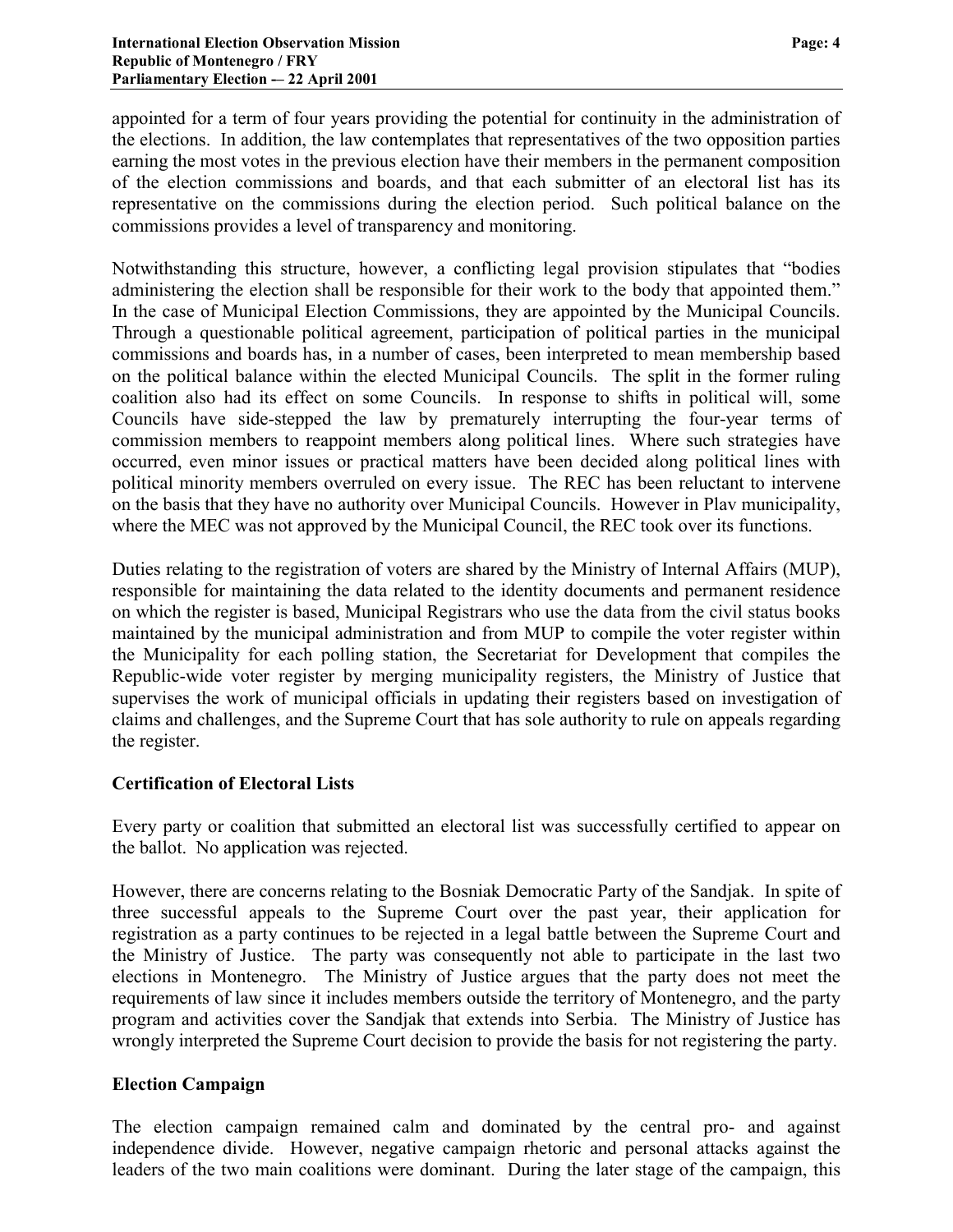rhetoric escalated beyond acceptable limits. The defacing of campaign material also became a feature of the campaign.

#### **Voter Registers**

As in prior elections, the voter registers have come under politically motivated criticism, though overall, the registers have greatly improved since 1998. The law ensures that all political parties receive both electronic and hard copies of the register at a very early stage of the process, affording them full opportunity to investigate and file claims and objections regarding individual records. The SNP/"Together for Yugoslavia" coalition filed a number of complaints with the appropriate authorities as well as with the IEOM.

Based on the IEOM's investigation with the full cooperation of the parties, MUP offices and the Secretariat for Development, the following can be concluded:

- Complaints regarding some 4,700 suspected duplicate records were generally unfounded. A search of individual records by the IEOM in various municipalities demonstrated that, in the majority of cases, the individuals suspected of having duplicate records were in fact different people. Thus, the number of actual duplicate records among the 4,700 suspect pairs of records submitted is around 350, a fact subsequently acknowledged by the complainant in a letter dated 13 April.
- Another major complaint related to some 12,000 selected records of suspected "phantom" voters on the register. According to the complainant, in around 1,400 cases out of the 12,000 records, research demonstrated that MUP offices could find no supporting record of an actual individual. The complainant contended that these represent "phantom" voters. The IEOM investigated a limited number of alleged "phantom" voters through the electronic and paper archives of MUP, and established that some of these cases were already corrected, while others remain to be addressed.
- Another complainant alleged that persons known to have passed away are on the voter register. Although the Supreme Court rejected the complaint for not providing sufficient evidence, the IEOM investigated the allegation and found that the persons referenced in the complaint are not registered as deceased in the municipal records.
- The IEOM received allegations that the Montenegro Ministry of Interior had ordered 50,000 blank identification cards and these cards might be handed fraudulently to ineligible voters. The IEOM investigated the allegation exhaustively, met with the Ministry, inspected the computer system for the issuing of ID cards, verified the number of ID cards issued in prior years, and concluded that the allegation was groundless. The Ministry had received 12,000 blank ID cards, but this number was well within the limits of normal use by the Ministry. Additional allegations that falsified ID forms were also in circulation are under investigation.

Based on investigation on the above and additional complaints, the IEOM estimates that the number of duplicates and other omissions in the entire register of over 447,000 voters is below 1% and that they appear to be residual from prior years.

Due to the burdensome nature of the decentralized process and the reliance on voters to promptly report changes in their circumstances, errors exist in the voter register in Montenegro, in spite of the significant effort undertaken to improve the registers during the past year. Nonetheless, the degree of accuracy of the voter register in Montenegro falls within the parameters of established democracies with similar registration systems. More significantly, the IEOM found no evidence to support allegations that a deliberate attempt was made to manipulate the voter register. On the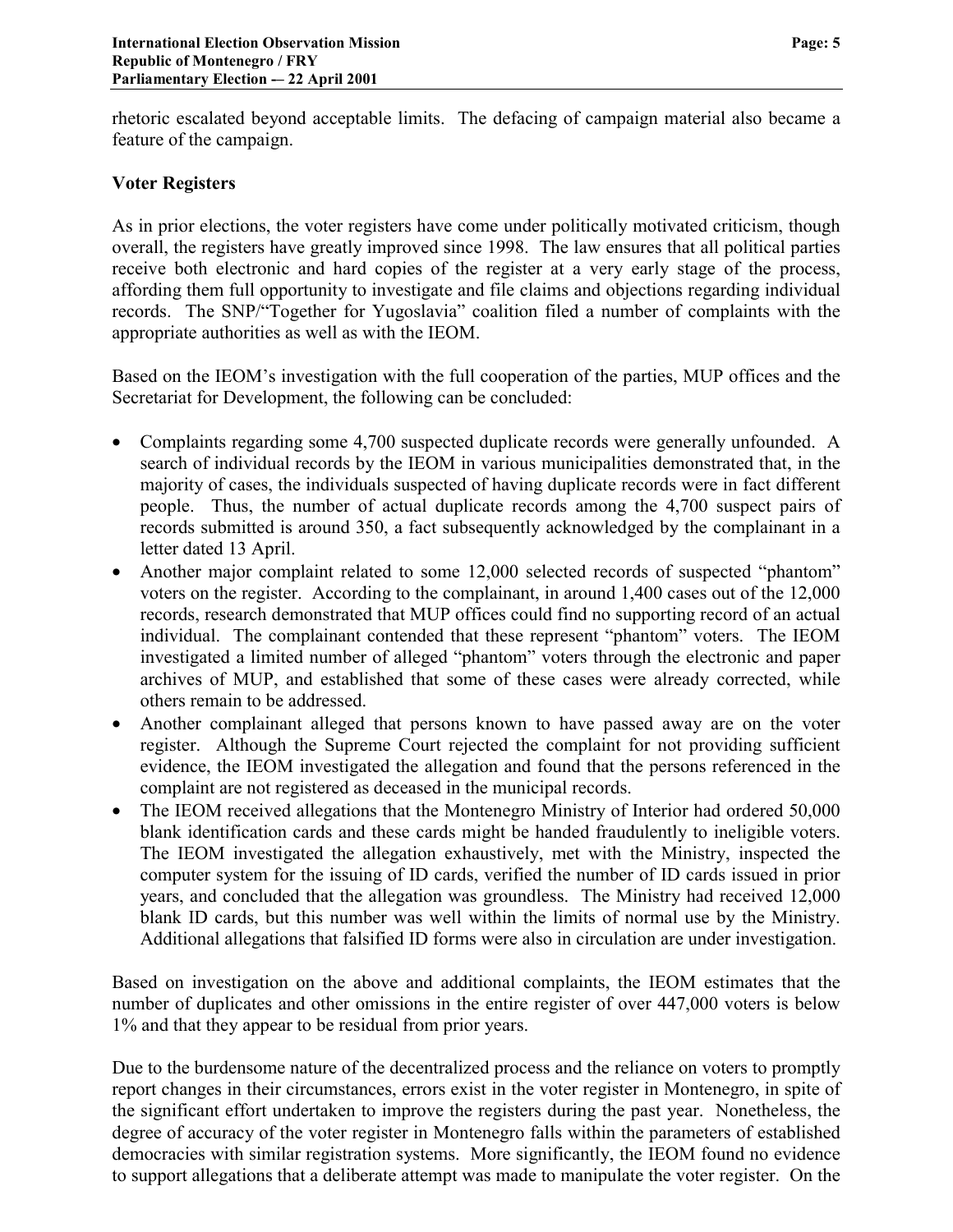contrary, on 18 April, the Secretariat for Development published in the State newspaper *Pobjeda* the list of duplicates and other omissions remaining in the database in an attempt to prevent any possible electoral abuse. Nonetheless, these discrepancies must be remedied before any future polls in Montenegro.

The IEOM concludes that the extraordinary degree of transparency and party participation in the scrutiny of voter register has contributed significantly to the accuracy of the voter register. This extraordinary transparency was also extended to the IEOM, granting it access to research the Republic voter register. The IEOM was also provided with a hard copy of all polling station voter lists, giving IEOM observers an opportunity to verify that the polling station extracts on election day correspond with the records produced by the central voter register.

However, the timetable provided in the laws for the submission of claims, research of documents and issuance of final decisions is too constrained to satisfy both the administrators and interested parties. Additionally, the administrative procedures for appropriately marking the names of the deceased in the municipal records require improvement. Moreover, although the Secretariat of Development has the mandate to identify deficiencies in the voter register, it does not have the legal authority to supervise Municipal Registrars to implement corrections in the register. Finally, the extraordinary transparency afforded to political parties may in some cases jeopardize the privacy of data included in the voter register and gives the parties the right to initiate changes to the register without the consent of voters.

#### **Government Involvement in the Campaign**

The IEOM received complaints about political pressure on government workers to secure their allegiance to the governing party. Such allegations are difficult to prove. However, in some cases related specifically to police officers, such pressures were more explicit. Among officers interviewed, two claimed that they were dismissed as a result of their political affiliation. Other police officers interviewed claimed that, while they still retained their posts, their political preferences and religious affiliations have come under attack by their superiors. Clearly, such use of influence has no place in a democratic society.

Moreover, evidence supports allegations that police have actively engaged in campaign activities in support of the ruling party at the local level. In at least two confirmed instances, special police in plain clothes were involved in violent incidents against supporters of the opposition. In one case, a victim who had reportedly shouted a derogatory remark at a political rally, was assaulted by police and hospitalized. In another case, the offices of the NS in Bijelo Polje were vandalized and members of the branch were held at gunpoint. Calls to local police for assistance went unheeded. According to party representatives and published news reports, two of the eight officers involved were suspended from duty. Corroborating reports from neutral sources confirmed by the IEOM have indicated that plain-clothes police officers were seen at DPS rallies on more than one occasion. In addition, evidence substantiates complaints that campaign material supporting the DPS were on display in police stations in several municipalities.

The IEOM has taken note that political parties in the governing coalition of the specific municipality maintain their offices in government-owned buildings, but those in the opposition in those municipalities do not have the same privileges. Thus, the DPS and SDP have their party offices in government-owned buildings in Podgorica, while the SNP has similar privileges in Herceg Novi. Such practices undermine the principles on which democratic elections are based, and blur the distinction between political party and government functions.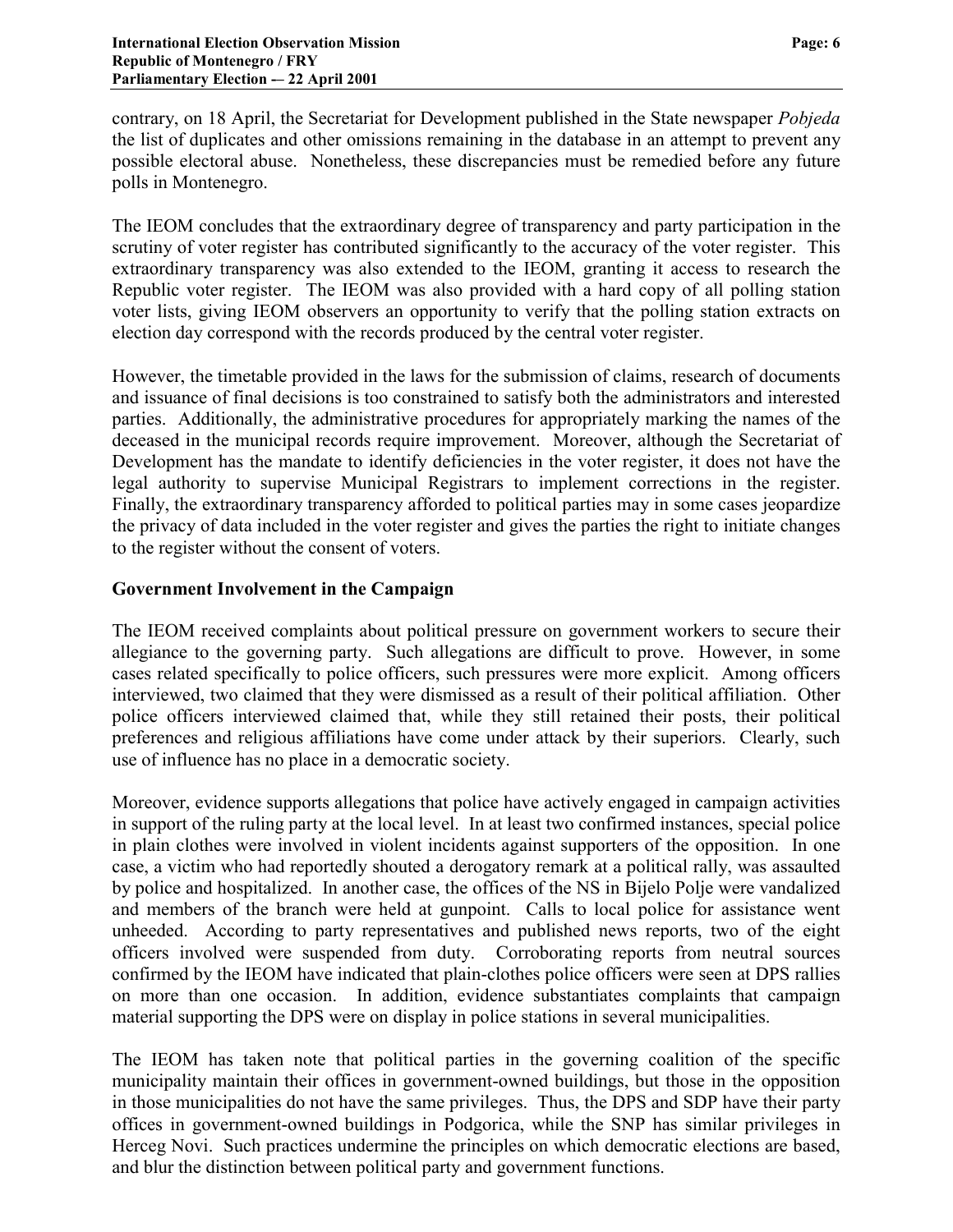The IEOM also took note of a news item in *Politika* of 31 March, claiming that the DPS was involved in the distribution of food assistance in an attempt to "buy votes." The IEOM confirmed that such distributions had indeed taken place as an ongoing practice for an extended period of time. They related to private donations and consignments to the DPS from companies and individuals, and distributed through private party channels. There was no indication that DPS markings appeared on any of the goods distributed. However, those conducting the distribution were known members of the party. Moreover, records on such distributions were not maintained. The IEOM also received evidence that the DPS distributed coupons, clearly marked with the party logo, offering free blood typing services at the local hospital in at least one municipality. Citizens must provide a certificate costing 7.50 DEM indicating their blood type before they could obtain the new Identity Card. In both these cases, persons benefiting from the goods or services did not appear to be under pressure to vote for the DPS or to vote at all.

While this type of party activities is not prohibited by law, nonetheless, it creates the perception of undue influence, especially when the process is not transparent. Such perceptions can be avoided if such activities are regulated by law.

### **Media Coverage of the Pre-Election Period**

Voters in the Republic of Montenegro have access to a broad range of print and broadcasting media. State-owned and private media from Montenegro as well as print media from Serbia are available, while some broadcasting media (including the 3<sup>rd</sup> Channel of State TV) rebroadcast television and radio news from Serbia. The availability of numerous and diverse media provides voters with access to a wide variety of information and views and enables them to make an informed choice on election day. However, State media only partly respected their obligation to provide balanced and unbiased coverage. Most private media were openly supporting one of the major political parties or coalitions. Moreover, all printed media violated the 48-hour campaign silence period prior to election day.

Under regulations adopted by the Montenegrin Assembly in February 2001, State television, State radio, and the State newspaper *Pobjeda* are obliged to cover the election campaign, providing equal access to all participants. State TV set up a special Parliamentary Channel in March, which was well accepted by all parties. State radio and *Pobjeda* had special programs and pages. Most parties made use of the free access to State media, and the coverage within the special formats was equitable. However, some of the smaller parties chose not to take advantage of free access to the State media's special coverage. Generally, the main parties and coalitions received more coverage due to the larger amount of material submitted and the higher number of campaign events.

In keeping with the parliamentary regulation, reporting on parties and their campaign activities was almost absent from the regular news. In its news, State TV focused mostly on Montenegrin and federal authorities. Around 41% of all relevant news was devoted to Montenegrin authorities, and another 34% to federal. Coverage of Montenegrin authorities was almost exclusively positive, while over 35% of the coverage of federal authorities was in a negative context. However, State TV news did not give the incumbents undue coverage — on average, the main evening news devoted just over two minutes to Montenegrin State officials and authorities. *Pobjeda*, however, devoted 59% of its editorial contents (outside the special supplement) to Montenegrin authorities, and another 14% to the ruling coalition. Most of this coverage was positive, while there was a fairly high amount of negative news about the Coalition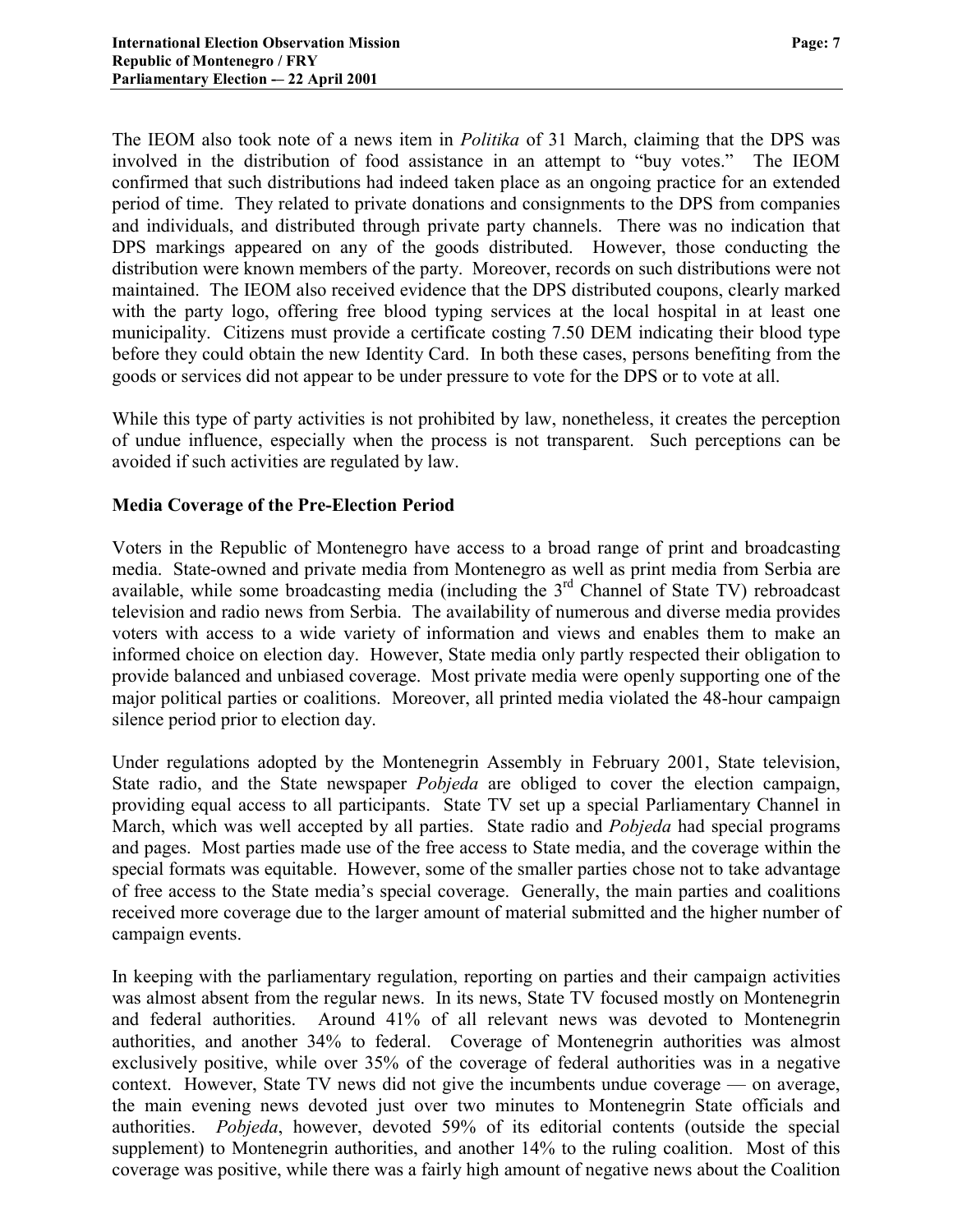Together for Yugoslavia and the federal authorities (around 30% and 50% of their respective total).

Among the private print media, *Vijesti* followed a similar editorial policy as *Pobjeda*, but its progovernment stance was less pronounced both in quantitative and qualitative terms. *Dan* was heavily supportive of the NSS, to which it devoted 40% of its political coverage, and extremely critical of the ruling parties and the Montenegrin authorities. The Montenegrin edition of the Belgrade daily *Blic* had less coverage of the Montenegrin election campaign than the Montenegrin newspapers. *Blic* focused its coverage on the authorities at the federal and republic level and on the two main coalitions. The daily was balanced overall and carried relatively little news in a negative tone or context. *Politika* from Belgrade had even more limited coverage of the Montenegrin elections and instead reported mostly about federal authorities. *Politika* was highly critical of the Montenegrin authorities and even more so of the ruling parties.

Private *TV Elmag* as well as *YU-Info*, which broadcasts from Yugoslav Army facilities, had rather limited news coverage of the election campaign. *TV Elmag* in its news focused on the Montenegrin and federal authorities and the two main coalitions and did not report in a negative context. In other programs, *TV Elmag* gave airtime only to parties who paid. The Coalition Together for Yugoslavia and the SRS took the most advantage of this. In *YU Info*'s news, around 56% of the relevant time went to the federal authorities, and another 22% to the Coalition Together for Yugoslavia, while the Montenegrin authorities and the ruling coalition received 14% and 4% respectively. In the overall programming, this trend was similar, with 60% for federal authorities and 25% for the Coalition Together for Yugoslavia. *YU Info* was critical of the ruling parties and to a lesser extent of the Montenegrin authorities.

### **Participation of National Minorities**

Montenegro has had a positive record on inter-ethnic relations and the integration of national minorities in the electoral process. Minority rights are guaranteed in the Constitution and secured in the electoral system through the designation of special polling stations in areas with high levels of concentration. In addition to parties formed specifically to represent the interest of Albanian and Bosniak Muslim communities, both have also integrated into the main parties, particularly the DPS, as voters and to some extent as candidates.

However in this election, the issue of national minorities developed as a key element of the rhetoric between the two main coalitions. The opposition made a number of alarmist statements highlighting the threat of Albanian separatism in the event of independence.

#### **Participation of Women in the Electoral Process**

An agreement signed by several of the major parties, pledging that 30% of their candidates would be women, represents a positive step to advance the participation of women in the electoral process. The SDP and the LSCG complied with the agreement. However, overall the number of women candidates remained  $low - 16\%$  for the coalition "Victory for Montenegro" and only 2.6% for the coalition "Together for Yugoslavia". In addition, issues specific to women were generally absent from party campaigns and election coverage in the media. Also, awareness of women's rights to equal participation in party activities remains limited.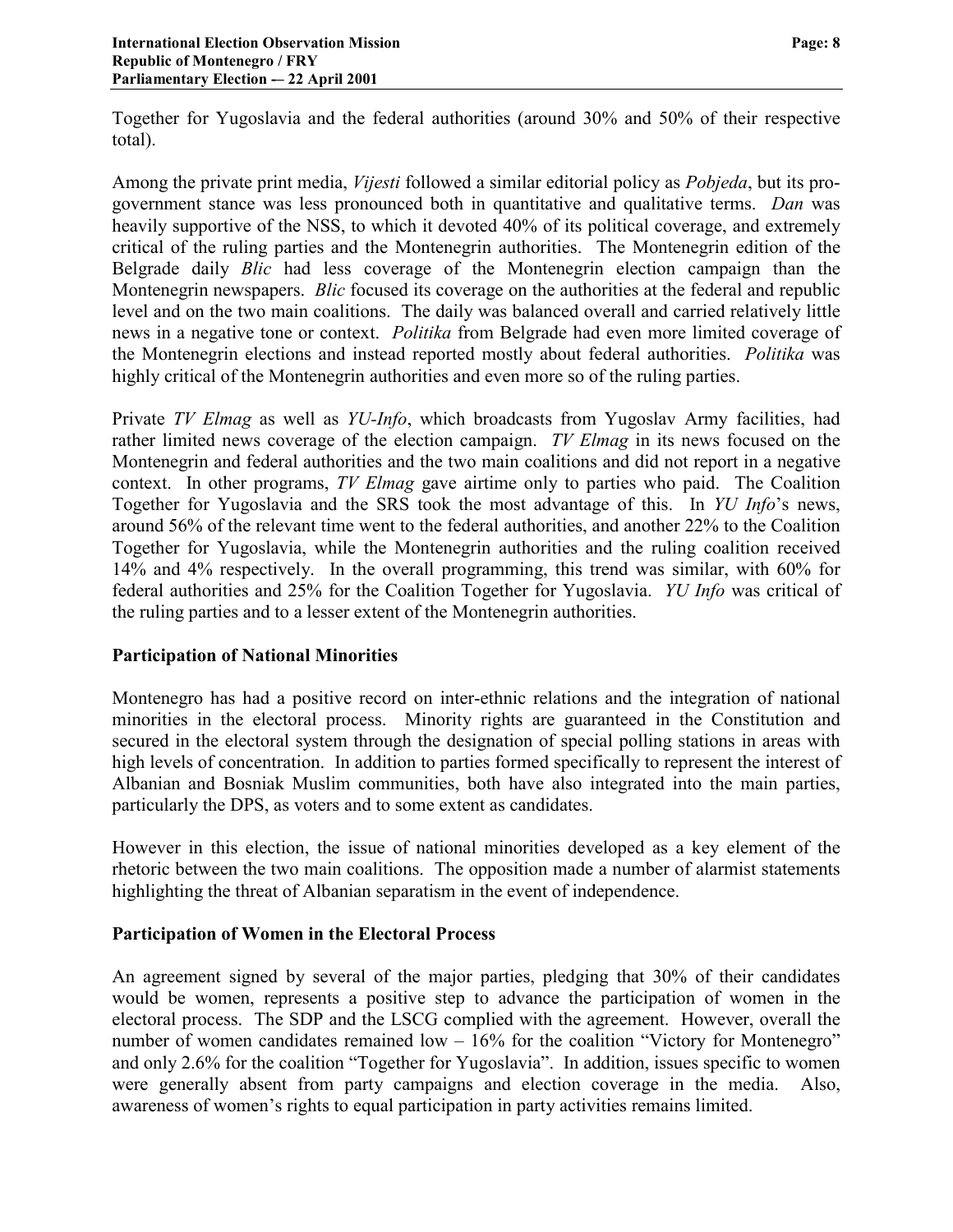#### **Domestic Observers**

Three domestic observer groups were accredited to observe the elections – the Montenegrin Helsinki Committee for Human Rights, the Center for Democratic Transition (CDT), and the Center for Monitoring Elections (CEMI) in Cooperation with the Center for Free Elections and Democracy (CeSID) from Belgrade. No problems were reported with the accreditation process for domestic observers.

CDT and CEMI accredited 1,486 and 1,207 observers respectively, providing for an exceptional level of scrutiny in the electoral process. CDT monitored the campaign activities according to a code of conduct signed by political parties. CEMI in cooperation with CeSID monitored the media. Both groups conducted civic education programs and observed the election day proceedings.

## **Election Day**

The more than 80% turnout of voters on election day, confirmed by domestic observers, is an indication of their level of confidence in the process. After monitoring the voting process in 738 (67.7%) out of 1,090 polling stations in all 21 municipalities, international observers characterized the conduct of the poll positively in 87% of cases, "fair" in 7% of cases, and "poor" in 1%. This characterization was confirmed by domestic observers interviewed by international observers.

Significantly, citizens appear to have been able to exercise freely their right to vote. In only four cases, international observers noted "undue influence" on voters in polling stations, with local administration officials "assisting" or "directing" voters in two cases, and police or other security officers involved in another case. However, in 66 additional cases, party supporters were also "assisting" or "directing" voters. Moreover, "tension" was noted in polling stations in 3.8% of observations. In one polling station, an angry voter destroyed the ballot box in a polling station in Niksic and the voting there will have to be repeated.

In over 90% of polling stations visited, the voting procedures were administered correctly, with "serious violations" noted in less than 1% of cases observed, "minor violations" noted in less than 2% of cases, and no opinion given in around 6% of observations. Thus, each voter was not asked to show a proper ID or not asked to sign the voter register in 0.6% of cases observed. In a few cases, voters refused to have the indelible ink applied to their finger and polling had to be suspended temporarily. The secrecy of voting was violated in 3.8% of observations, group voting was permitted in 10.5% of cases, and proxy voting in 1.8%.

According to reports submitted by international observers, the most significant number of problems on polling day related to individuals not finding their names on the voter registers and not allowed to vote. In about one third of these cases, individuals could not produce proper identification documents and were not allowed to vote in accordance with the law. In less than two thirds of these cases, individuals could not find their names on the voter registers. Some of the latter appear to have been omitted from the registers incorrectly, others appear not to have followed the proper procedures to update their data. These cases did not appear to be linked to any particular group and were isolated individual cases. Clearly, a thorough civic education program is required to inform voters and political parties on the eligibility and the proper procedures for updating the voter registers.